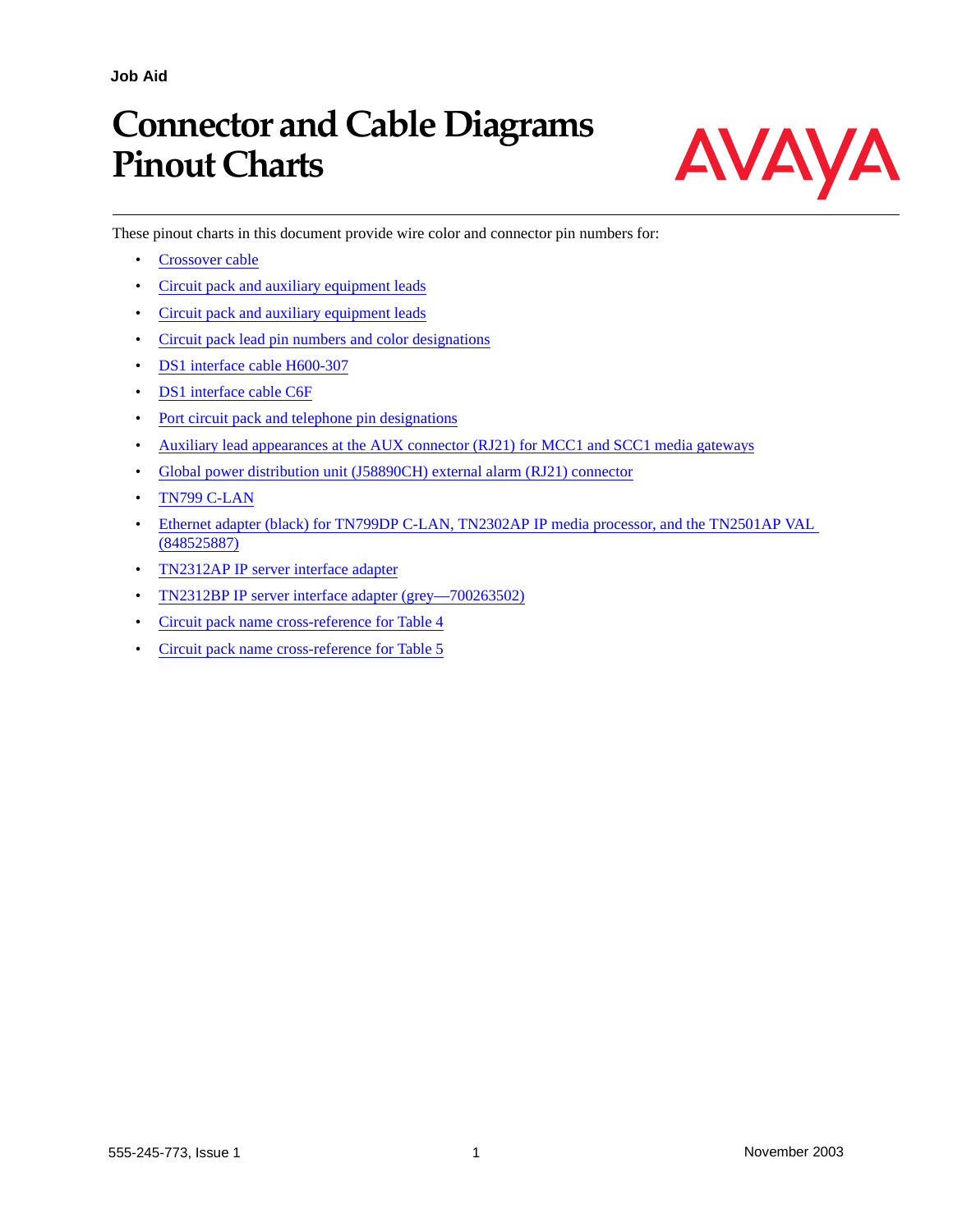## **Pinout chart tables**

#### **NOTE:**

Columns with the heading "Color" use the following codes and values (unless otherwise noted): W white, BL—blue, O—orange, BR—brown, S—slate (grey), R—red, BK—black, V—violet, Y—yellow, and G—green. When the color code has two values, for example, V-BR, the code on the left is the color of the wire. The code on the right is the color of the stripe on the wire

#### **Table 1: .Circuit pack codes and descriptions for all circuit packs (unless otherwise noted)**

| Lead name identifier           | <b>Description</b>  |
|--------------------------------|---------------------|
| T.R                            | PBX transmit voice  |
| T <sub>1</sub> ,R <sub>1</sub> | PBX receive voice   |
| M                              | PBX transmit signal |
| E                              | PBX receive signal  |
| PX.                            | PBX transmit        |
| TX <sup>-</sup>                | Terminal transmit   |
| $LI, LI^*$                     | Digital Trunk IN    |
| $LO, LO^*$                     | Digital Trunk OUT   |
|                                |                     |

#### **Table 2: Tip/Ring/Sleeve codes and descriptions**

| Lead name<br>identifier | <b>Description</b> | Code | Color |
|-------------------------|--------------------|------|-------|
| Т                       | Tip                | (A)  | Green |
| R                       | Ring               | (B)  | Red   |
| S                       | Sleeve             |      |       |
|                         |                    |      |       |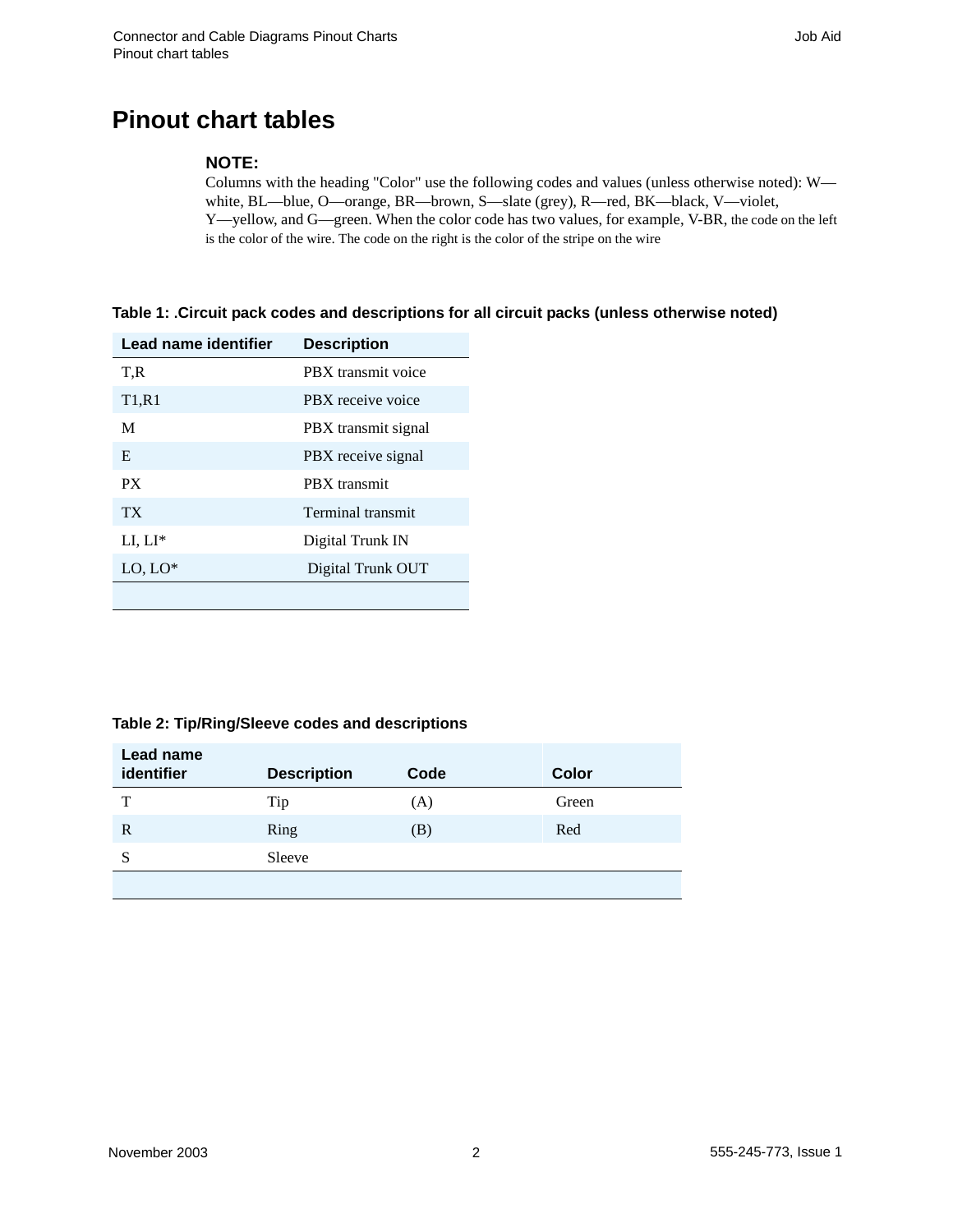An Ethernet CAT5 cable that is used to directly connect a laptop to the services port on the Avaya™ S8500 or S8700 Media Gateway must have the following pinouts:

#### <span id="page-2-0"></span>**Table 3: Crossover cable**

| <b>Pin to the services Ethernet</b><br>port on the media gateway | <b>Pin to Ethernet card on</b><br>the laptop |
|------------------------------------------------------------------|----------------------------------------------|
| 8                                                                | 8                                            |
| 7                                                                | 7                                            |
| 6                                                                | 2                                            |
| 5                                                                | 5                                            |
| 4                                                                | 4                                            |
| 3                                                                | 1                                            |
| $\mathfrak{D}$                                                   | 6                                            |
|                                                                  | 3                                            |
|                                                                  |                                              |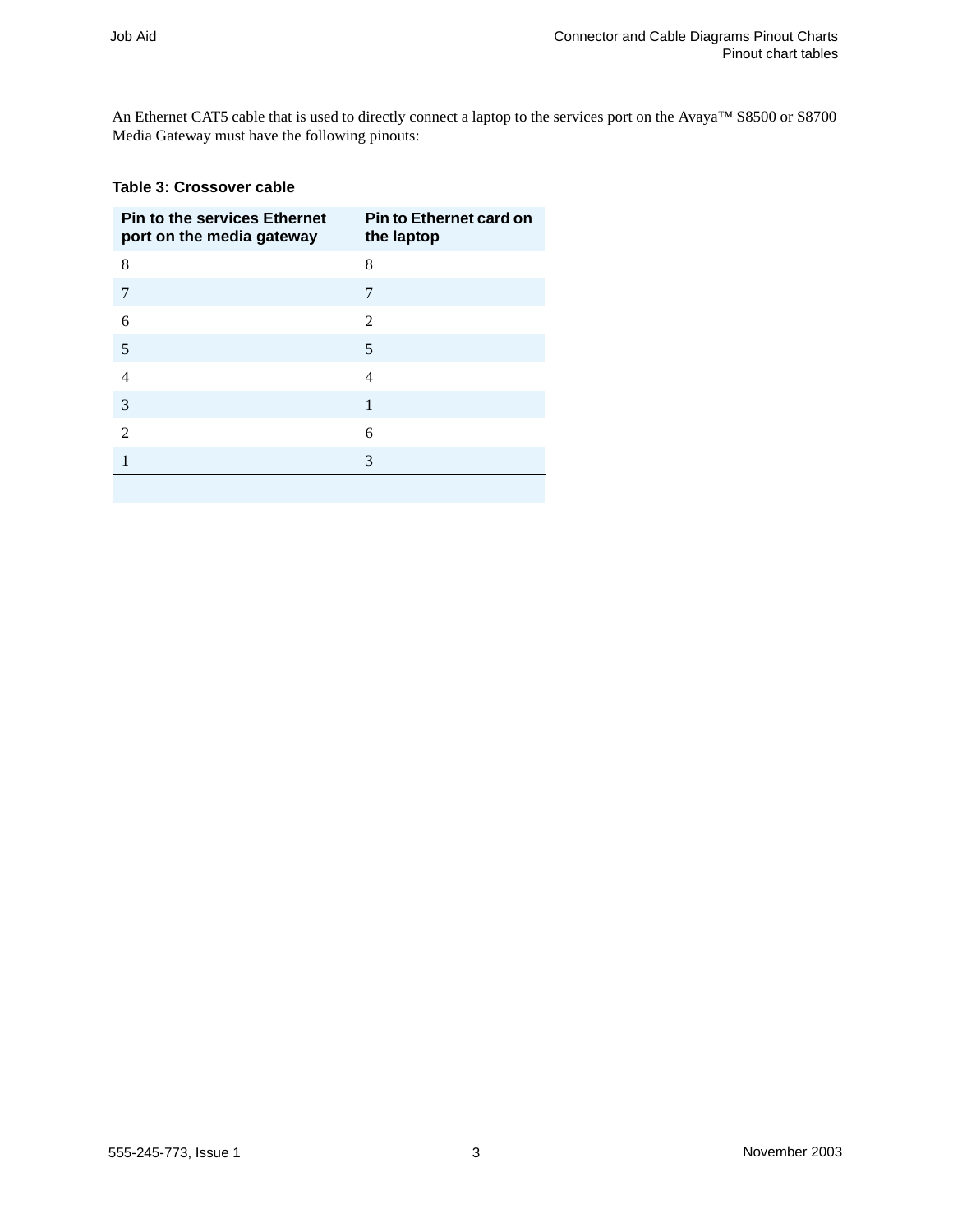<span id="page-3-0"></span>

| Table 4: Circuit pack and auxiliary equipment leads |  |  |  |  |
|-----------------------------------------------------|--|--|--|--|
|-----------------------------------------------------|--|--|--|--|

|                         |                       |                       | <b>ISDN-BRI ISDN-BRI</b>           |                    |                          | Data/                                |                          |                    |                        |                           |
|-------------------------|-----------------------|-----------------------|------------------------------------|--------------------|--------------------------|--------------------------------------|--------------------------|--------------------|------------------------|---------------------------|
|                         | Cross-                | 4-wire S              | 2-wire U                           | <b>Analog line</b> | Digital/                 | digital                              | Digital/                 |                    |                        | <b>AUX</b>                |
|                         | connect               | interface             | interface                          | and CO trunk       | analog line              | line                                 | analog line              | <b>Hybrid</b>      | <b>MET</b>             | trunk                     |
| Color                   | RJ21 Pins             | (8)                   | (12)                               | 2-wire (8)         | 2-wire (16)              | 4-wire (8)                           | 2-wire (24)              | line(8)            | line $(4)$             | (4)                       |
| W-BL                    | 26                    | TXT.1                 | Т.1                                | T1                 | T1                       |                                      | Τ1                       | $\overline{v}$ 111 | Τ1                     | Τ1                        |
| <b>BL-W</b>             | 01                    | <b>TXR.1</b>          | R.1                                | $\overline{R1}$    | R1                       |                                      | R1                       | <b>V1R1</b>        | R1                     | $\overline{R1}$           |
| $W-O$                   | $\overline{27}$       | <b>PXT.1</b>          | T.2                                |                    | $\overline{\mathsf{T2}}$ | TXT1                                 | T <sub>2</sub>           | CT1                | TXT <sub>1</sub>       | SZ1                       |
| $O-W$                   | 02                    | <b>PXR.1</b>          | R.2                                |                    | R <sub>2</sub>           | TXR1                                 | R <sub>2</sub>           | CR <sub>1</sub>    | TXR1                   | <b>SZ11</b>               |
| $W-G$                   | 28                    | <b>TXT.2</b>          | T.3                                |                    | T3                       | PXT <sub>1</sub>                     | T3                       | $P-1$              | PXT <sub>1</sub>       | $\overline{\mathsf{s}}$ 1 |
| $G-W$                   | $\overline{03}$       | <b>TXR.2</b>          | R.3                                |                    | R3                       | PXR1                                 | R3                       | $P+1$              | PXR <sub>1</sub>       | \$11                      |
| $W-BR$                  | 29                    | <b>PXT.2</b>          | T.4                                | T2                 | T <sub>4</sub>           |                                      | T <sub>4</sub>           | V1T2               | $\overline{\text{T2}}$ | T <sub>2</sub>            |
| <b>BR-W</b>             | 04                    | <b>PXR.2</b>          | R.4                                | R <sub>2</sub>     | $\overline{R4}$          |                                      | R <sub>4</sub>           | <b>V1R2</b>        | R <sub>2</sub>         | R <sub>2</sub>            |
| $W-S$                   | 30                    | <b>TXT.3</b>          | T.5                                |                    |                          | TXT <sub>2</sub>                     | T5                       | CT <sub>2</sub>    | TXT <sub>2</sub>       | SZ <sub>2</sub>           |
| $S-W$                   | 05                    | <b>TXR.3</b>          | R.5                                |                    |                          | TXR <sub>2</sub>                     | R5                       | CR <sub>2</sub>    | TXR <sub>2</sub>       | <b>SZ12</b>               |
| $R-BL$                  | 31                    | PXT.3                 | T.6                                |                    |                          | PXT <sub>2</sub>                     | T <sub>6</sub>           | $P-2$              | PXT <sub>2</sub>       | $\overline{\text{S2}}$    |
| $BL-R$                  | 06                    | <b>PXR.3</b>          | R.6                                |                    |                          | PXR <sub>2</sub>                     | R6                       | $P+2$              | PXR <sub>2</sub>       | $\overline{\text{S}12}$   |
| $R-O$                   | 32                    | <b>TXT.4</b>          | $\overline{\mathsf{T}.\mathsf{7}}$ | T <sub>3</sub>     |                          |                                      | $\overline{\mathsf{T7}}$ | V1T3               | $\overline{13}$        | $\overline{\text{T3}}$    |
| $O-R$                   | 07                    | <b>TXR.4</b>          | R.7                                | R <sub>3</sub>     |                          |                                      | R7                       | <b>V1R3</b>        | R3                     | R3                        |
| $R-G$                   | 33                    | <b>PXT.4</b>          | $\overline{T.8}$                   |                    |                          | TXT <sub>3</sub>                     | T <sub>8</sub>           | CT3                | TXT <sub>3</sub>       | SZ3                       |
| $G-R$                   | $\overline{08}$       | PXR.4                 | R.8                                |                    |                          | TXR3                                 | R8                       | CR3                | TXR3                   | <b>SZ13</b>               |
| $R-BR$                  | 34                    | <b>TXT.5</b>          | T.9                                |                    | T5                       | PXT <sub>3</sub>                     | T9                       | $P-3$              | PXT <sub>3</sub>       | $\overline{\text{S3}}$    |
| <b>BR-R</b>             | $\overline{09}$       | <b>TXR.5</b>          | R.9                                |                    | R5                       | PXR <sub>3</sub>                     | $\overline{R9}$          | $P + 3$            | PXR <sub>3</sub>       | S <sub>13</sub>           |
| $R-S$                   | 35                    | <b>PXT.5</b>          | T.10                               | Τ4                 | $\overline{\textsf{T6}}$ |                                      | <b>T10</b>               | V1T4               | T4                     | T4                        |
| $S-R$                   | $\overline{10}$       | <b>PXR.5</b>          | R.10                               | R <sub>4</sub>     | R6                       |                                      | R <sub>10</sub>          | <b>V1R4</b>        | R <sub>4</sub>         | R <sub>4</sub>            |
| <b>BK-BL</b>            | 36                    | TXT.6                 | <b>T.11</b>                        |                    | T7                       | TXT4                                 | <b>T11</b>               | CT4                | TXT4                   | <b>SZ4</b>                |
| <b>BL-BK</b> 11         |                       | TXR.6                 | R.11                               |                    | $\overline{R7}$          | TXR4                                 | R <sub>11</sub>          | CR4                | TXR4                   | <b>SZ14</b>               |
| BK-O                    | 37                    | PXT.6                 | T.12                               |                    | T <sub>8</sub>           | PXT4                                 | <b>T12</b>               | $P-4$              | PXT4                   | S <sub>4</sub>            |
| $O-BK$                  | $\overline{12}$       | PXR.6                 | R.12                               |                    | R <sub>8</sub>           | PXR4                                 | R <sub>12</sub>          | $P+4$              | PXR4                   | \$14                      |
| <b>BK-G</b>             | 38                    | <b>TXT.7</b>          |                                    | $\overline{15}$    | T9                       |                                      | <b>T13</b>               | V1T5               |                        |                           |
| G-BK                    | $\overline{13}$       | <b>TXR.7</b>          |                                    | R <sub>5</sub>     | R9                       |                                      | R <sub>13</sub>          | V1R5               |                        |                           |
| <b>BK-BR</b> 39         |                       | <b>PXT.7</b>          |                                    |                    | T10                      | TXT <sub>5</sub>                     | <b>T14</b>               | CT5                |                        |                           |
| <b>BR-BK</b> 14<br>BK-S | 40                    | PXR.7<br><b>TXT.8</b> |                                    |                    | R10<br><b>T11</b>        | TXR <sub>5</sub><br>PXT <sub>5</sub> | R <sub>14</sub><br>T15   | CR5<br>$P-5$       |                        |                           |
| $S-BK$                  | $\overline{15}$       | TXR.8                 |                                    |                    | R <sub>11</sub>          | PXR <sub>5</sub>                     | R <sub>15</sub>          | $P+5$              |                        |                           |
| $Y-BL$                  | 41                    | <b>PXT.8</b>          |                                    | T6                 | <b>T12</b>               |                                      | <b>T16</b>               | <b>V1T6</b>        |                        |                           |
| BL-Y                    | 16                    | PXR.8                 |                                    | R6                 | <b>R12</b>               |                                      | <b>R16</b>               | <b>V1R6</b>        |                        |                           |
| $Y-0$                   | 42                    |                       |                                    |                    |                          | TXT <sub>6</sub>                     | <b>T17</b>               | CT <sub>6</sub>    |                        |                           |
|                         |                       |                       |                                    |                    |                          |                                      |                          |                    |                        |                           |
| $O-Y$                   | 17                    |                       |                                    |                    |                          | TXR <sub>6</sub>                     | <b>R17</b>               | CR <sub>6</sub>    |                        |                           |
| $Y-G$                   | 43                    |                       |                                    |                    |                          | PXT <sub>6</sub>                     | <b>T18</b>               | $P-6$              |                        |                           |
| $G-Y$                   | $\overline{18}$       |                       |                                    |                    |                          | PXR <sub>6</sub>                     | R <sub>18</sub>          | $P + 6$            |                        |                           |
| Y-BR                    | 44                    |                       |                                    | $\mathbf{I}$       |                          |                                      | T19                      | $\overline{V1T7}$  |                        |                           |
| BR-Y                    | 19                    |                       |                                    | R7                 |                          |                                      | R <sub>19</sub>          | <b>V1R7</b>        |                        |                           |
| $Y-S$                   | 45                    |                       |                                    |                    |                          | TXT7                                 | <b>T20</b>               | CT7                |                        |                           |
| $S-Y$                   | 20                    |                       |                                    |                    |                          | TXR7                                 | <b>R20</b>               | CR7                |                        |                           |
| V-BL                    | 46                    |                       |                                    |                    | T13                      | PXT7                                 | T21                      | $P-7$              |                        |                           |
| <b>BL-V</b>             | 21                    |                       |                                    |                    | R <sub>13</sub>          | PXR7                                 | R <sub>21</sub>          | $P+7$              |                        |                           |
| $V-O$                   | 47                    |                       |                                    | T8                 | <b>T14</b>               |                                      | T <sub>22</sub>          | <b>V1T8</b>        |                        |                           |
| $O-V$                   | $\overline{22}$       |                       |                                    | R8                 | R14                      |                                      | <b>R22</b>               | <b>V1R8</b>        |                        |                           |
| $V-G$                   | 48                    |                       |                                    |                    | <b>T15</b>               | TXT8                                 | T <sub>23</sub>          | CT8                |                        |                           |
| $G-V$                   | $\overline{23}$       |                       |                                    |                    | R15                      | TXR8                                 | <b>R23</b>               | CR <sub>8</sub>    |                        |                           |
| $V-BR$<br>BR-V          | 49<br>$\overline{24}$ |                       |                                    |                    | T16<br>R <sub>16</sub>   | PXT8<br>PXR <sub>8</sub>             | T24<br><b>R24</b>        | $P-8$<br>$P + 8$   |                        |                           |
| $V-S$                   | 50                    | <b>GRD</b>            | <b>GRD</b>                         | <b>GRD</b>         | <b>GRD</b>               | <b>GRD</b>                           | <b>GRD</b>               | <b>GRD</b>         | <b>GRD</b>             | <b>GRD</b>                |
| $S-V$                   | 25                    | <b>GRD</b>            | <b>GRD</b>                         | <b>GRD</b>         | <b>GRD</b>               | <b>GRD</b>                           | <b>GRD</b>               | <b>GRD</b>         | <b>GRD</b>             | <b>GRD</b>                |
|                         |                       |                       |                                    |                    |                          |                                      |                          |                    |                        |                           |
|                         |                       |                       |                                    |                    |                          |                                      |                          |                    |                        |                           |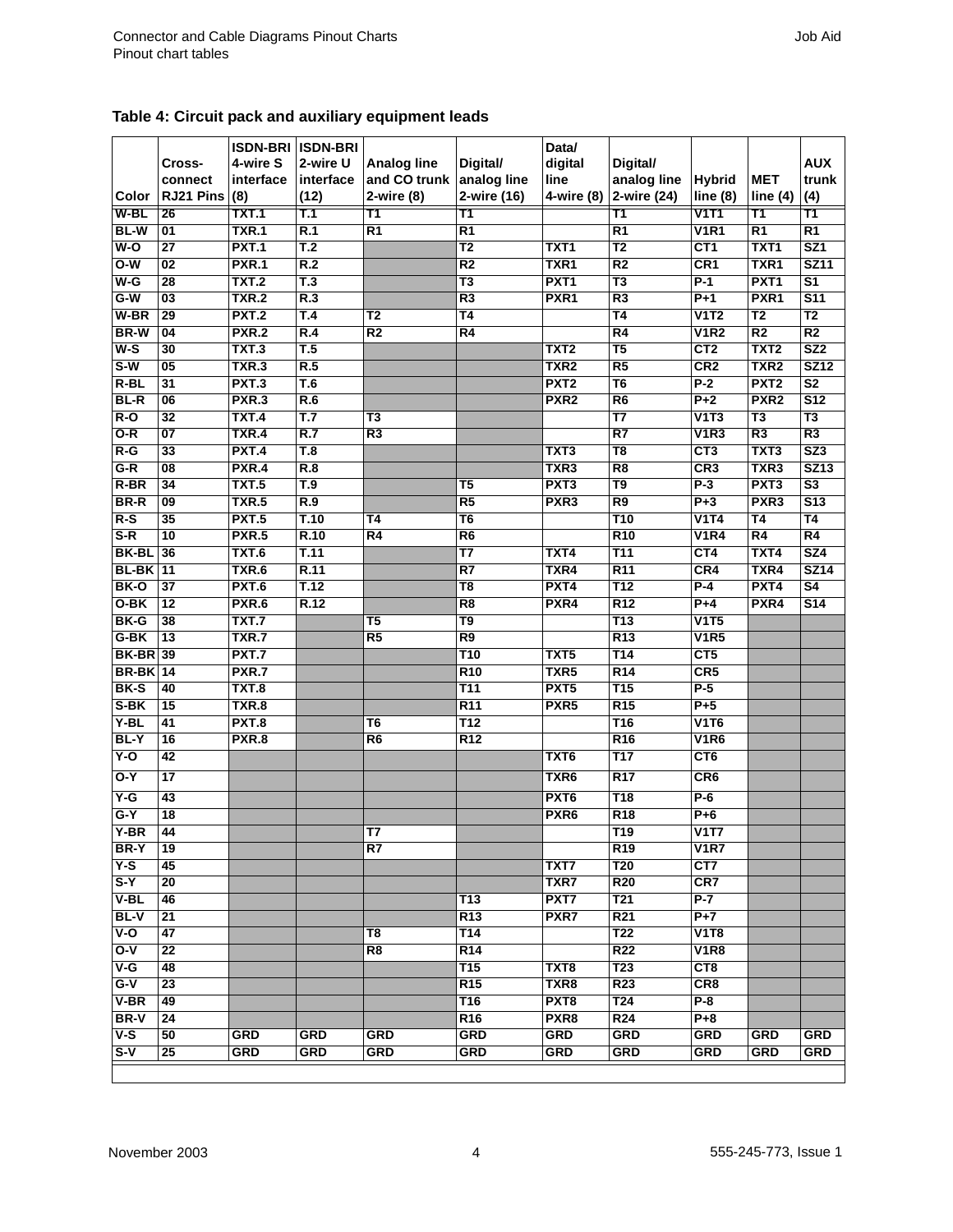| Color        | <b>Cross-connect</b><br>pin (MDF) | <b>CO</b> trunk<br>3-wire (4) | Tie             |            | <b>ISDN BRI line</b><br>trunk (4) $DS1$ trunk 4-wire (12) | 4 port<br><b>DIOD</b> |
|--------------|-----------------------------------|-------------------------------|-----------------|------------|-----------------------------------------------------------|-----------------------|
| W-BL         | 26                                | A1                            | Τ1              |            | PXR <sub>1</sub>                                          | Τ1                    |
| <b>BL-W</b>  | $\overline{01}$                   | $\overline{B1}$               | $\overline{R1}$ |            | PXT <sub>1</sub>                                          | $\overline{R1}$       |
| $W-O$        | $\overline{27}$                   |                               | <b>T11</b>      |            | TXT <sub>1</sub>                                          |                       |
| $O-W$        | 02                                |                               | <b>R11</b>      |            | TXR1                                                      |                       |
| $W-G$        | 28                                |                               | E <sub>1</sub>  |            | PXR <sub>2</sub>                                          |                       |
| $G-W$        | 03                                | C1                            | M <sub>1</sub>  |            | PXT <sub>2</sub>                                          |                       |
| W-BR         | 29                                | $\overline{A2}$               | T2              |            | TXT <sub>2</sub>                                          | T2                    |
| <b>BR-W</b>  | 04                                | <b>B2</b>                     | R <sub>2</sub>  |            | TXR <sub>2</sub>                                          | R <sub>2</sub>        |
| $W-S$        | 30                                |                               | <b>T12</b>      |            | PXR <sub>3</sub>                                          |                       |
| $S-W$        | $\overline{05}$                   |                               | R <sub>12</sub> |            | PXT <sub>3</sub>                                          |                       |
| $R-BL$       | 31                                |                               | E <sub>2</sub>  |            | TXT3                                                      |                       |
| <b>BL-R</b>  | 06                                | $\overline{c}$                | M <sub>2</sub>  |            | TXR <sub>3</sub>                                          |                       |
| $R-O$        | 32                                | А3                            | T3              |            | PXR4                                                      | T3                    |
| $O-R$        | 07                                | B <sub>3</sub>                | R <sub>3</sub>  |            | PXT4                                                      | R <sub>3</sub>        |
| $R-G$        | 33                                |                               | <b>T13</b>      |            | TXT4                                                      |                       |
| $G-R$        | 08                                |                               | R <sub>13</sub> |            | TXR4                                                      |                       |
| R-BR         | $\overline{34}$                   |                               | E <sub>3</sub>  |            | PXR <sub>5</sub>                                          |                       |
| <b>BR-R</b>  |                                   |                               |                 |            | PXT <sub>5</sub>                                          |                       |
|              | 09                                | C3                            | M3              |            |                                                           |                       |
| $R-S$        | 35                                | A4                            | T4              |            | TXT5                                                      | T4                    |
| $S-R$        | $\overline{10}$                   | Β4                            | $\overline{R4}$ |            | TXR <sub>5</sub>                                          | $\overline{R4}$       |
| <b>BK-BL</b> | 36                                |                               | <b>T14</b>      |            | PXR <sub>6</sub>                                          |                       |
| <b>BL-BK</b> | 11                                |                               | R <sub>14</sub> |            | PXT <sub>6</sub>                                          |                       |
| BK-O         | 37                                |                               | E4              |            | TXT6                                                      |                       |
| O-BK         | 12                                |                               | M4              |            | TXR <sub>6</sub>                                          |                       |
| BK-G         | $\overline{38}$                   |                               |                 |            | PXR7                                                      |                       |
| G-BK         | 13                                |                               |                 |            | PXT7                                                      |                       |
| <b>BK-BR</b> | 39                                |                               |                 |            | TXT7                                                      |                       |
| <b>BR-BK</b> | 14                                |                               |                 |            | <b>TXR7</b>                                               |                       |
| BK-S         | 40                                |                               |                 |            | PXR <sub>8</sub>                                          |                       |
| S-BK         | $\overline{15}$                   |                               |                 |            | PXT <sub>8</sub>                                          |                       |
| Y-BL         | 41                                |                               |                 |            | TXT8                                                      |                       |
| BL-Y         | 16                                |                               |                 |            | TXR8                                                      |                       |
| $Y-O$        | 42                                |                               |                 |            | PXR9                                                      |                       |
| $O-Y$        | $\overline{17}$                   |                               |                 |            | PXT9                                                      |                       |
| $Y-G$        | 43                                |                               |                 |            | TXT9                                                      |                       |
| $G-Y$        | 18                                |                               |                 |            | TXR9                                                      |                       |
| $Y-BR$       | 44                                |                               |                 |            | <b>PXR10</b>                                              |                       |
| BR-Y         | 19                                |                               |                 |            | <b>PXT10</b>                                              |                       |
| $Y-S$        | 45                                |                               |                 |            | <b>TXT10</b>                                              |                       |
| $S-Y$        | $\overline{20}$                   |                               |                 |            | <b>TXR10</b>                                              |                       |
| V-BL         | 46                                |                               |                 |            | <b>PXR11</b>                                              |                       |
| <b>BL-V</b>  | 21                                |                               |                 |            | <b>PXT11</b>                                              |                       |
| $V-O$        | 47                                |                               |                 | Ll*        | <b>TXT11</b>                                              |                       |
| $O-V$        | 22                                |                               |                 | π          | <b>TXR11</b>                                              |                       |
| $V-G$        | 48                                |                               |                 | F          | <b>PXR12</b>                                              |                       |
| $G-V$        | 23                                |                               |                 | $LO*$      | <b>PXT12</b>                                              |                       |
| $V-BR$       | 49                                |                               |                 | LBACK2     | <b>TXT12</b>                                              |                       |
|              |                                   |                               |                 |            |                                                           |                       |
| <b>BR-V</b>  | 24                                |                               |                 | LBACK1     | <b>TXR12</b><br><b>GRD</b>                                |                       |
| $V-S$        | 50                                | GRD                           | GRD             | <b>GRD</b> |                                                           | <b>GRD</b>            |
| $S-V$        | 25                                | <b>GRD</b>                    | <b>GRD</b>      | <b>GRD</b> | <b>GRD</b>                                                | <b>GRD</b>            |

### <span id="page-4-0"></span>**Table 5: Circuit pack and auxiliary equipment leads**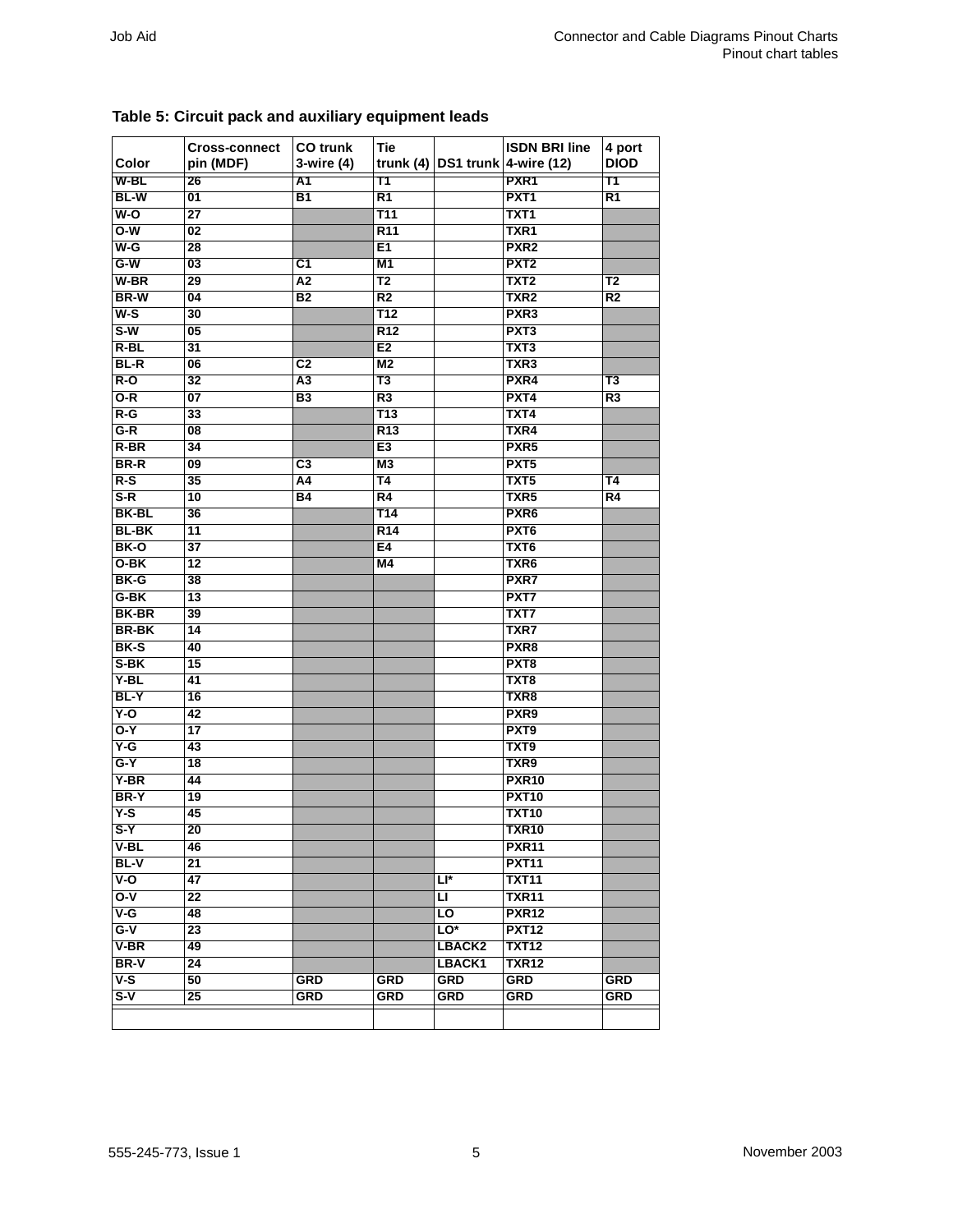| <b>Cross-connect pin (MDF)</b> | <b>Color</b>                             | (RJ21) Amphenol pin | <b>Backplane pin</b>      |
|--------------------------------|------------------------------------------|---------------------|---------------------------|
| $\mathbf{1}$                   | $\mathbf{W}\text{-}\mathbf{B}\mathbf{L}$ | 26                  | 102                       |
| $\sqrt{2}$                     | $\operatorname{BL-W}$                    | $0 \\ 1$            | ${\color{red}002}$        |
| $\overline{\mathbf{3}}$        | $\mathbf{W}\text{-}\mathbf{O}$           | $27\,$              | 103                       |
| $\sqrt{4}$                     | $\mathrm{O}\text{-}\mathrm{W}$           | $02\,$              | 003                       |
| $\sqrt{5}$                     | $\mathbf{W}\text{-}\mathbf{G}$           | $\sqrt{28}$         | 104                       |
| $\sqrt{6}$                     | $\mbox{G-W}$                             | $03\,$              | $\,004$                   |
| $\overline{7}$                 | $\mathbf{W}\text{-}\mathbf{B}\mathbf{R}$ | $29\,$              | $105\,$                   |
| $\,8\,$                        | $\operatorname{BR-W}$                    | $04\,$              | $005\,$                   |
| $\boldsymbol{9}$               | $W-S$                                    | 30                  | 106                       |
| $10\,$                         | $\mbox{S-W}$                             | $05\,$              | $006\,$                   |
| 11                             | $\operatorname{R-BL}$                    | 31                  | 107                       |
| $12\,$                         | $\operatorname{BL-R}$                    | $06\,$              | 007                       |
| 13                             | $R-O$                                    | 32                  | 108                       |
| $14\,$                         | $O-R$                                    | $07\,$              | ${\bf 008}$               |
| $15\,$                         | $\mathbf{R}\text{-}\mathbf{G}$           | 33                  | 109                       |
| $16\,$                         | $\mbox{G-R}$                             | ${\bf 08}$          | 009                       |
| $17\,$                         | $R-BR$                                   | 34                  | 110                       |
| $18\,$                         | $\mbox{BR-R}$                            | ${\bf 09}$          | ${\bf 0} {\bf 1} {\bf 0}$ |
| 19                             | $R-S$                                    | 35                  | $111\,$                   |
| $20\,$                         | $\mbox{S-R}$                             | $10\,$              | $011\,$                   |
| $21\,$                         | ${\rm BK}\mbox{-}{\rm BL}$               | 36                  | 112                       |
| $22\,$                         | $BL-BK$                                  | $11\,$              | $012\,$                   |
| $23\,$                         | BK-O                                     | 37                  | 113                       |
| $24\,$                         | $\mathbf{O}\text{-}\mathbf{B}\mathbf{K}$ | $12\,$              | 013                       |
| $25\,$                         | $\rm BK\text{-}G$                        | 38                  | $302\,$                   |
| 26                             | $\operatorname{G-BK}$                    | 13                  | 202                       |
| $27\,$                         | $BK-BR$                                  | 39                  | 303                       |
| $28\,$                         | $\mathbf{BR}\text{-}\mathbf{BK}$         | 14                  | 203                       |
| $29\,$                         | $\rm BK\text{-}S$                        | 40                  | 304                       |
| $30\,$                         | $\mbox{S-BK}$                            | $15\,$              | 204                       |
| $31\,$                         | $Y-BL$                                   | $41\,$              | $305\,$                   |
| $32\,$                         | $BL-Y$                                   | $16\,$              | $205\,$                   |
| 33                             | $Y-O$                                    | $42\,$              | 306                       |
| $34\,$                         | $\mathrm{O}\text{-}\mathrm{Y}$           | $17\,$              | $206\,$                   |
| $35\,$                         | $Y-G$                                    | 43                  | 307                       |
| 36                             | $G-Y$                                    | $18\,$              | $207\,$                   |
| 37                             | Y-BR                                     | $44\,$              | 308                       |
| $38\,$                         | $BR-Y$                                   | $19\,$              | $208\,$                   |
| 39                             | $\mathbf{Y}\text{-}\mathbf{S}$           | $45\,$              | 309                       |
| 40                             | $S-Y$                                    | $20\,$              | 209                       |
| 41                             | $_{\rm V\text{-}BL}$                     | $46\,$              | 310                       |
| $42\,$                         | $BL-V$                                   | $21\,$              | 210                       |
| 43                             | $V-O$                                    | 47                  | 311                       |
| $44\,$                         | $O-V$                                    | $22\,$              | 211                       |
| 45                             | $\mathbf{V}\text{-}\mathbf{G}$           | 48                  | 312                       |
| $46\,$                         | $\mbox{G-V}$                             | $23\,$              | 212                       |
| 47                             | $V-BR$                                   | 49                  | 313                       |
| 48                             | $\rm BR\text{-}V$                        | $24\,$              | $213\,$                   |
| 49                             | $V-S$                                    | 50                  | 300                       |
| $50\,$                         | $\mbox{S-V}$                             | $25\,$              | 200                       |
|                                |                                          |                     |                           |

#### <span id="page-5-0"></span>**Table 6: Circuit pack lead pin numbers and color designations**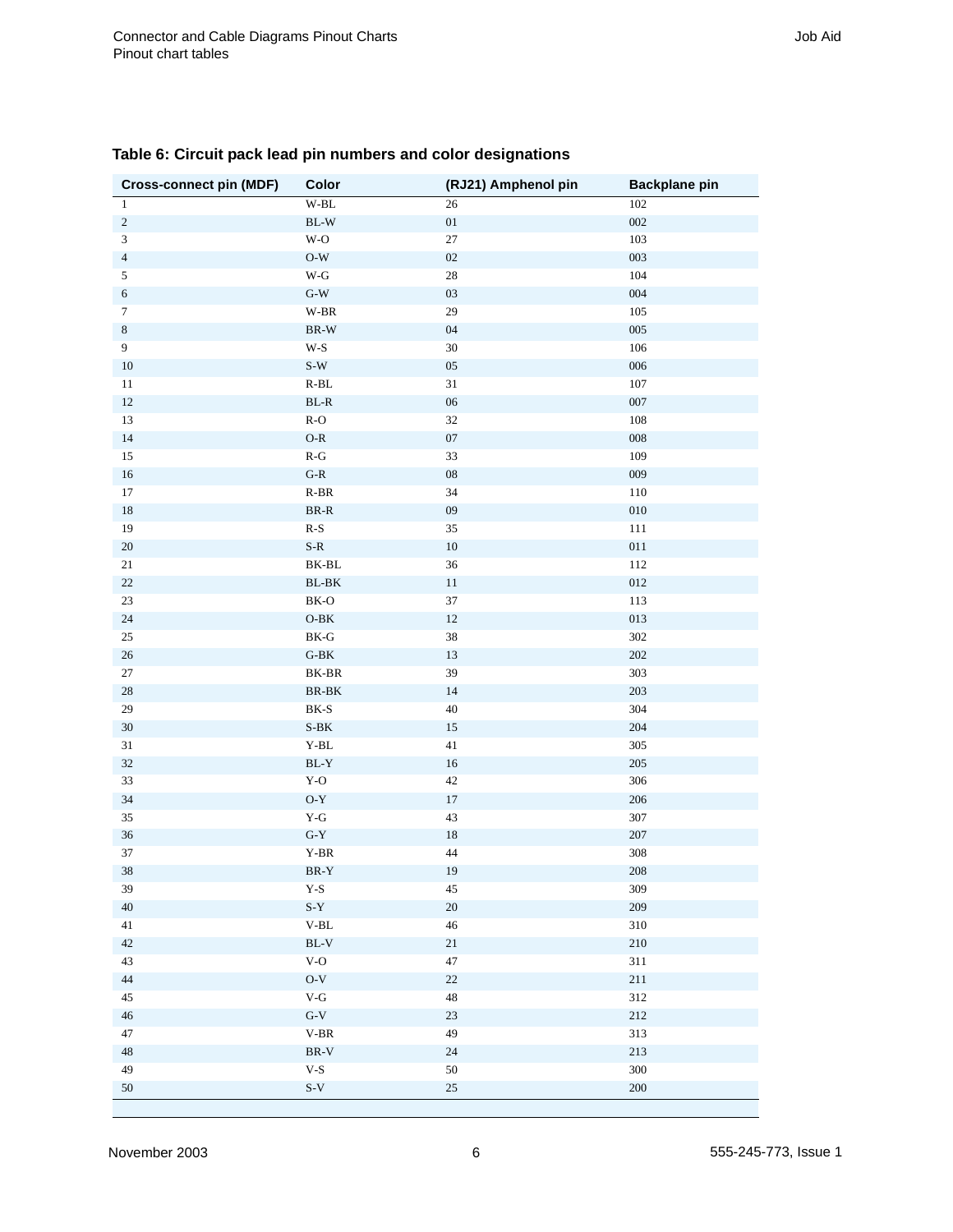| <b>50-Pin</b><br>Pin | Color                     | <b>Designation</b> | <b>15-Pin</b><br>Pin | Color     | <b>Designation</b> |  |
|----------------------|---------------------------|--------------------|----------------------|-----------|--------------------|--|
| 02                   | W-BL                      |                    |                      |           |                    |  |
| 03                   | $BL-W$                    |                    |                      |           |                    |  |
| 47                   | W-G                       | LI (High)          | 11                   | $W-G$     | LI (High)          |  |
| 22                   | $G-W$                     | LI                 | 03                   | $G-W$     | LI                 |  |
| 48                   | W-BR                      | LO                 | 09                   | W-BR      | LO                 |  |
| 23                   | BR-W                      | LO (High)          | 01                   | <b>BR</b> | $LO$ (High)        |  |
| 49                   | $W-S$                     | LOOP2              | 06                   | $W-S$     | LOOP <sub>2</sub>  |  |
| 24                   | $S-W$                     | LOOP1              | 05                   | $S-W$     | LOOP1              |  |
|                      | All other pins are empty. |                    |                      |           |                    |  |

#### <span id="page-6-1"></span>**Table 7: DS1 interface cable H600-307**

#### <span id="page-6-0"></span>**Table 8: DS1 interface cable C6F**

| <b>Wire Color</b> | Lead<br><b>Designation</b> | <b>Pin Number</b> |
|-------------------|----------------------------|-------------------|
| White/Green       | $LI^*$ (High Side)         | 47                |
| Green             | LI                         | 22                |
| White/Brown       | LO                         | 48                |
| <b>Brown</b>      | $LO^*$ (High Side)         | 23                |
| White/Slate       | LBACK <sub>2</sub>         | 49                |
| Slate             | LBACK1                     | 24                |
|                   |                            |                   |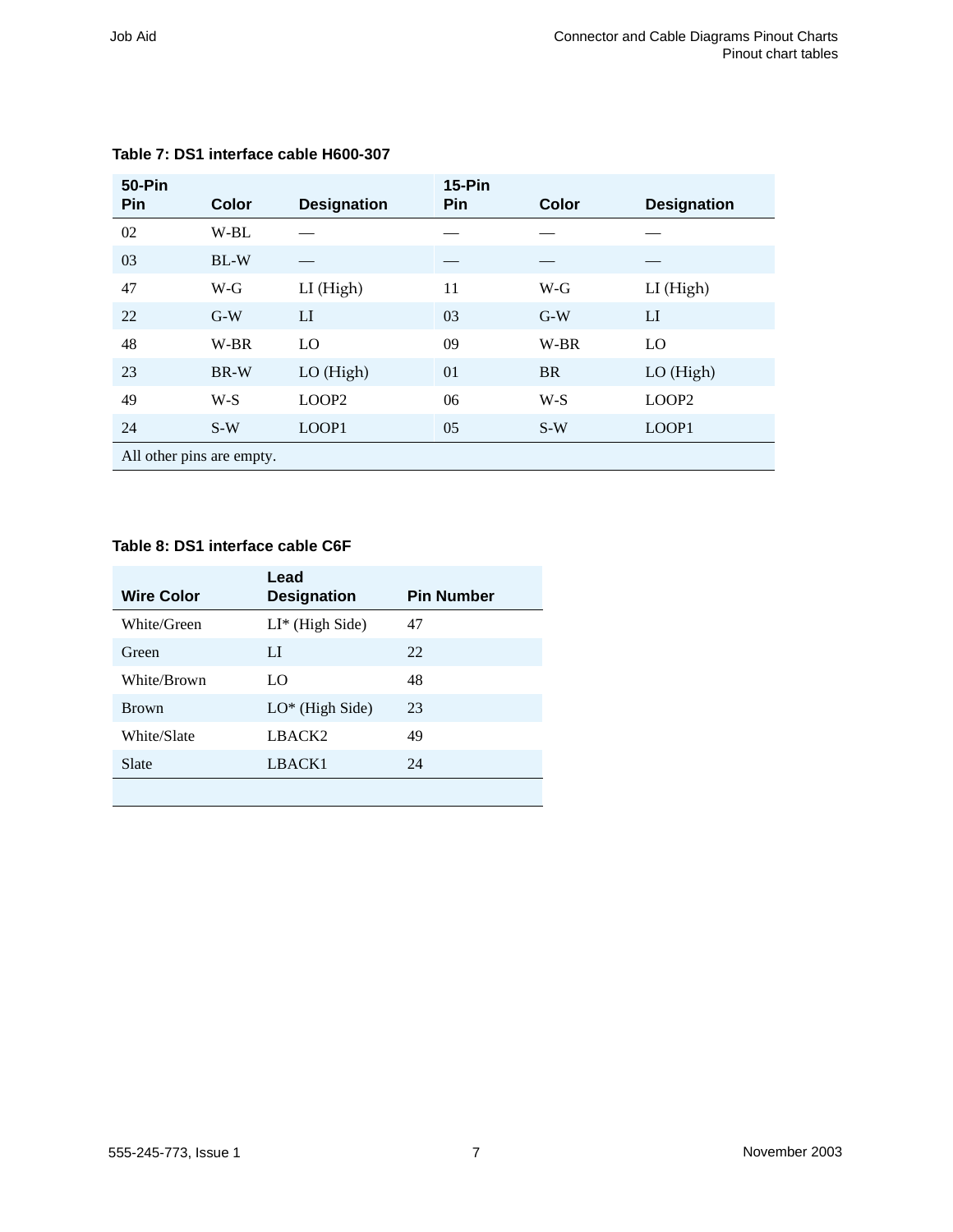| Pin on<br><b>Modular</b><br>Plug | 4-wire:<br>8400-Series,<br>606A1 | 2-wire: 302D,<br>8400-Series, 603E                                       | 8510T BRI (with<br>adjunct speaker<br>phone) | <b>Analog Station</b><br>and Modem  | NT <sub>1</sub>                     |
|----------------------------------|----------------------------------|--------------------------------------------------------------------------|----------------------------------------------|-------------------------------------|-------------------------------------|
| 1                                | <b>TXT</b>                       |                                                                          |                                              |                                     |                                     |
| 2                                | <b>TXR</b>                       |                                                                          |                                              | T                                   |                                     |
| 3                                | <b>PXT</b>                       |                                                                          | <b>TXT</b>                                   | $\mathbf R$                         |                                     |
| $\overline{4}$                   |                                  | T                                                                        | <b>PXR</b>                                   |                                     | T                                   |
| 5                                |                                  | $\mathsf{R}$                                                             | <b>PXT</b>                                   | No connection 4-pin<br>modular jack | ${\bf R}$                           |
| 6                                | <b>PXR</b>                       |                                                                          | <b>TXR</b>                                   | No connection 4-pin<br>modular jack |                                     |
| 7                                | $-48$ VDC                        | $(-48VDC)$                                                               | $(-48VDC)$                                   | No connection 4-pin<br>modular jack | $-48$ VDC                           |
| 8                                | <b>GRD</b>                       | <b>GRD</b>                                                               | <b>GRD</b>                                   |                                     | <b>GRD</b>                          |
| Circuit<br>pack                  | TN754 4-wire<br>digital (8 port) | TN2181 2-wire<br>digital (16 Port)<br>TN2224 2-wire<br>digital (24 port) | TN556 ISDN-BRI<br>line                       | TN2183 analog line<br>$(16$ port)   | TN2198<br>2-wire<br><b>BRI</b> line |
| PX PBX transmit-T Tip (A)        |                                  |                                                                          |                                              |                                     |                                     |
|                                  | TX Terminal transmit—R Ring (B)  |                                                                          |                                              |                                     |                                     |

#### <span id="page-7-0"></span>**Table 9: Port circuit pack and telephone pin designations**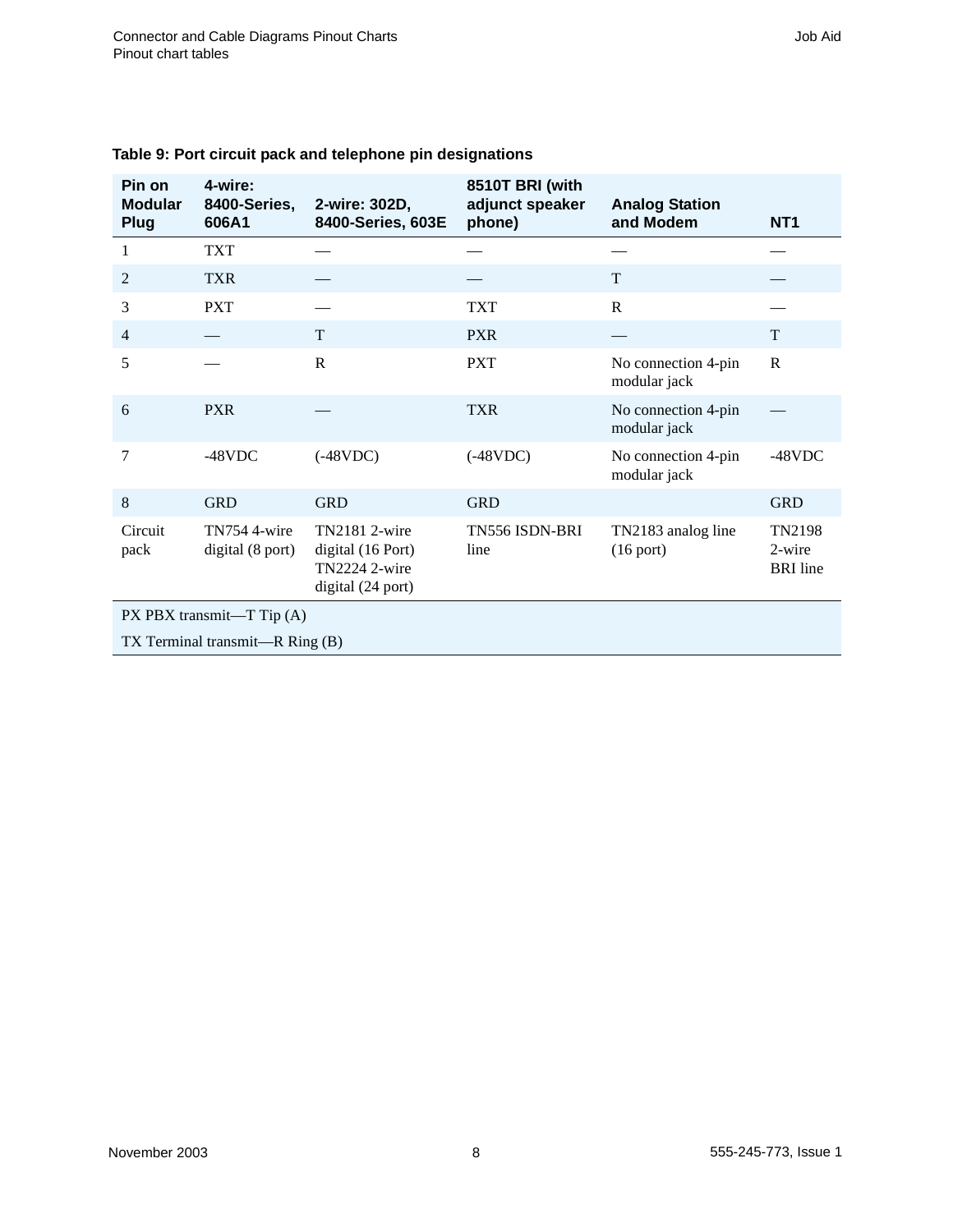| Color  | <b>Pinouts</b>   | <b>Output</b>      | <b>Power</b>                     |
|--------|------------------|--------------------|----------------------------------|
| $W-BL$ | 26               | Major <sup>1</sup> |                                  |
| BL-W   | $\mathbf{1}$     | Major GRD          | $\overline{\phantom{0}}$         |
| W-O    | 27               | Minor <sup>2</sup> |                                  |
| $O-W$  | $\overline{c}$   | Minor GRD          |                                  |
| W-G    | 28               |                    |                                  |
| $G-W$  | $\mathfrak{Z}$   | <b>GRD</b>         | $\overline{\phantom{0}}$         |
| W-BR   | 29               |                    |                                  |
| BR-W   | $\overline{4}$   | <b>GRD</b>         |                                  |
| W-S    | 30               |                    |                                  |
| $S-W$  | 5                | <b>GRD</b>         |                                  |
| $R-BL$ | 31               |                    |                                  |
| BL-R   | 6                | <b>GRD</b>         |                                  |
| $R-O$  | 32               |                    |                                  |
| $O-R$  | $\boldsymbol{7}$ | <b>GRD</b>         | $\overline{\phantom{0}}$         |
| $R-G$  | 33               | Not connected      |                                  |
| $G-R$  | $\,8\,$          | Not connected      |                                  |
| $R-BR$ | 34               | Not connected      |                                  |
| BR-R   | $\boldsymbol{9}$ | Not connected      | ŧ                                |
| $R-S$  | 35               | Not connected      |                                  |
| $S-R$  | 10               | Not connected      |                                  |
| BK-BL  | 36               | $-48$              | Emergency transfer relay power   |
| BL-BK  | 11               | <b>GRD</b>         | Emergency transfer relay power   |
| BK-O   | 37               | $-48$              | Emergency transfer relay power   |
| $O-BK$ | 12               | <b>GRD</b>         | Emergency transfer relay power   |
| BK-G   | 38               | $-48$              | Emergency transfer relay power   |
| $G-BK$ | 13               | <b>GRD</b>         | Emergency transfer relay power   |
| BK-BR  | 39               | $-48$              | Emergency transfer relay power   |
| BR-BK  | 14               | <b>GRD</b>         | Emergency transfer relay power   |
| BK-S   | 40               | $-48$              | Emergency transfer relay power   |
| $S-BK$ | 15               | <b>GRD</b>         | Emergency transfer relay power   |
| Y-BL   | 41               | $-48$              | Emergency transfer relay power   |
| $BL-Y$ | 16               | <b>GRD</b>         | Emergency transfer relay power   |
| Y-O    | 42               | $-48$              | Emergency transfer relay power   |
| $O-Y$  | 17               | <b>GRD</b>         | Emergency transfer relay power   |
| Y-G    | 43               | Not Connected      |                                  |
| $G-Y$  | 18               | Not Connected      |                                  |
| Y-BR   | 44               | GRD                | AUX power for attendant consoles |
| BR-Y   | 19               | $-48$              | AUX power for attendant consoles |
| Y-S    | 45               | GRD                | AUX power for attendant consoles |
| $S-Y$  | 20               | $-48$              | AUX power for attendant consoles |
| V-BL   | 46               | <b>GRD</b>         | AUX power for attendant consoles |
| BL-V   | 21               | $-48$              | AUX power for attendant consoles |
| $V-O$  | 47               | Not connected      |                                  |
| $O-V$  | 22               | Not connected      |                                  |
| $V-G$  | 48               | Ext alarm $A^3$    |                                  |
| $G-V$  | 23               | Ext alarm return   | $\qquad \qquad -$                |
| $V-BR$ | 49               | Not connected      |                                  |
| BR-V   | 24               | Not connected      | —                                |
| $V-S$  | 50               | <b>INADS</b> tip   |                                  |
| $S-V$  | 25               | INADS ring         | $\equiv$                         |

#### <span id="page-8-0"></span>**Table 10: Auxiliary lead appearances at the AUX connector (RJ21) for MCC1 and SCC1 media gateways**

1. External major alarm input pair from an external isolated contact closure (60 VDC max, 5mA max)

2. External minor alarm input pair from an external isolated contact closure (60 VDC max, 5mA max)

3. Output alarm from the Media Gateway, via a contact closure, to the equipment room alarm light or bell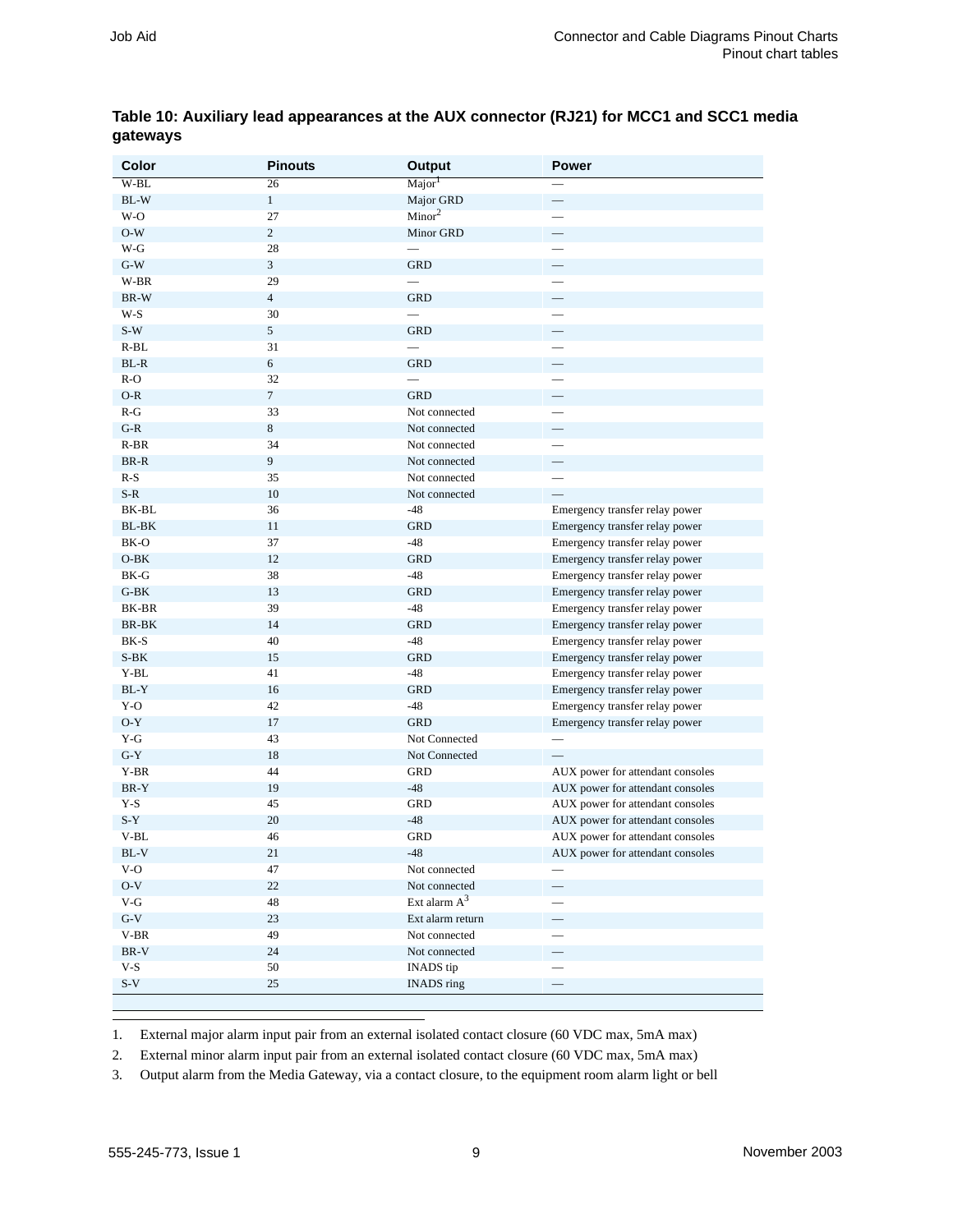| <b>Pin</b>     | Designation          | <b>Definition</b>                                |
|----------------|----------------------|--------------------------------------------------|
| 26             | Not used             |                                                  |
| $\mathbf{1}$   | Not used             |                                                  |
| 27             | Not used             |                                                  |
| $\overline{c}$ | Not used             |                                                  |
| 28             | Not used             |                                                  |
| 3              | Not used             |                                                  |
| 29             | Not used             |                                                  |
| $\overline{4}$ | Not used             |                                                  |
| 30             | Not used             |                                                  |
| 5              | Not used             |                                                  |
| 31             | Not used             | $\equiv$                                         |
| 6              | Not used             |                                                  |
| 32             | Not used             |                                                  |
| $\overline{7}$ | Not used             |                                                  |
| 33             | $RFA2+$              | Rectifier failure (positive)                     |
| 8              | RFA <sub>2</sub> -   | Rectifier failure return (negative)              |
| 34             | $ACF2+$              | AC failure (positive)                            |
| 9              | $ACF2-$              | AC failure return (negative)                     |
| 35             | $BIF2+$              | Battery interface unit failure (positive)        |
| 10             | BIF2-                | Battery interface unit failure return (negative) |
| 36             | $BOD2+$              | Battery on discharge (positive)                  |
| 11             | BOD <sub>2</sub> -   | Battery on discharge return (negative)           |
| 37             | Not used             |                                                  |
| 12             | <b>RXD</b>           | Receive data-not used                            |
| 38             | TXD                  | Transmit data-not used                           |
| 13             | <b>DTR</b>           | Data terminal ready-not used                     |
| 39             | RS-232 GRD           | RS-232 ground-not used                           |
| 14             | <b>DSR</b>           | Data set ready-not used                          |
| 40             | <b>RTS</b>           | Request to send-not used                         |
| 15             | Not used             |                                                  |
| 41             | Not used             |                                                  |
| 16             | Not used             |                                                  |
| 42             | Not used             |                                                  |
| 17             | Not used             |                                                  |
| 43             | Not used<br>Not used |                                                  |
| 18             | Not used             |                                                  |
| 44             |                      |                                                  |
| 19             | Not used             |                                                  |
| 45<br>20       | Not used<br>Not used |                                                  |
| 46             | Not used             |                                                  |
| 21             | Not used             |                                                  |
| 47             | Not used             |                                                  |
| $22\,$         | Not used             | —                                                |
| 48             | Not used             | $\overline{\phantom{0}}$                         |
| 23             | Not used             |                                                  |
| 49             | Not used             | π<br>$\overline{\phantom{0}}$                    |
| $24\,$         | Not used             |                                                  |
| 50             | Not used             |                                                  |
| 25             | Not used             |                                                  |
|                |                      |                                                  |

#### <span id="page-9-0"></span>**Table 11: Global power distribution unit (J58890CH) external alarm (RJ21) connector**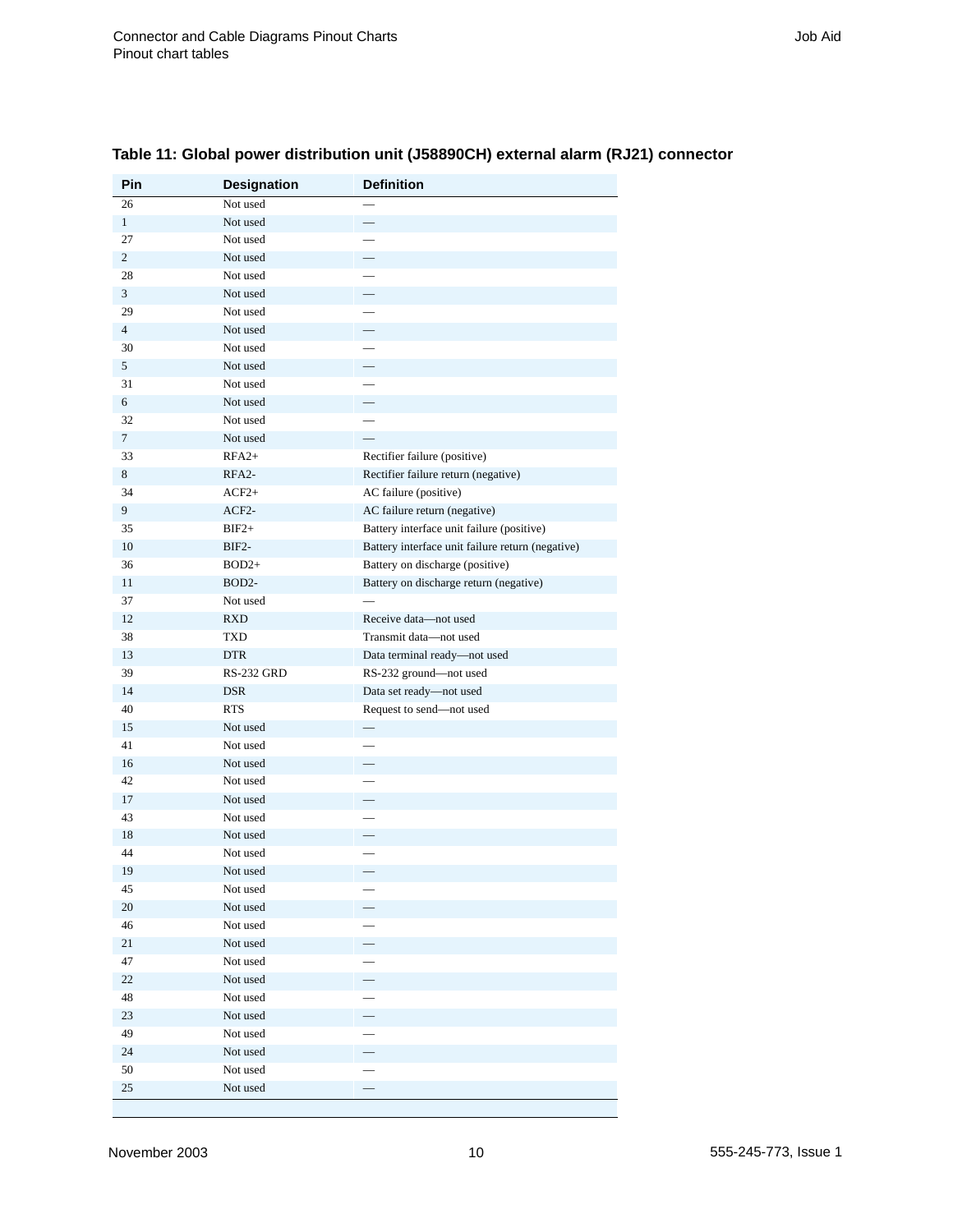| <b>Backplane Pin</b> | 25-Pair Wire<br>Color | <b>Lead Name</b> | <b>Peripheral</b><br><b>Connector Pin</b> |  |
|----------------------|-----------------------|------------------|-------------------------------------------|--|
| 103                  | White/Orange          | $TD+$            | 27                                        |  |
| 003                  | Orange/White          | TD-              | $\overline{2}$                            |  |
| 104                  | White/Green           | $RD+$            | 28                                        |  |
| 004                  | Green/White           |                  | 3                                         |  |
|                      |                       |                  |                                           |  |

#### <span id="page-10-0"></span>**Table 12: TN799 C-LAN**

<span id="page-10-2"></span>**Table 13: Ethernet adapter (black) for TN799DP C-LAN, TN2302AP IP media processor, and the TN2501AP VAL (848525887)**

| To RJ45 jack   | From 50-pin plug | <b>Function</b> |
|----------------|------------------|-----------------|
| 1              | 32               | $TX+$           |
| 2              | 7                | TX-             |
| 3              | 44               | $RX+$           |
| $\overline{4}$ | 18               | <b>GRD</b>      |
| 5              | 43               | <b>GRD</b>      |
| 6              | 19               | $RX -$          |
| $\overline{7}$ | 45               | <b>GRD</b>      |
| 8              | 20               | <b>GRD</b>      |
|                |                  |                 |

#### <span id="page-10-1"></span>**Table 14: TN2312AP IP server interface adapter**

| To RJ45 jack | From 50-pin plug | <b>Function</b>  |
|--------------|------------------|------------------|
| 1            | 43               | $TX+$            |
| 2            | 18               | TX-              |
| 3            | 44               | $RX+$            |
| 6            | 19               | $RX -$           |
|              | 39 <sup>1</sup>  | <b>FP-NBPSEL</b> |
|              | 14 <sup>1</sup>  | <b>GRD</b>       |
|              |                  |                  |

<span id="page-10-3"></span>1. The pins are shorted on a 50-pin plug.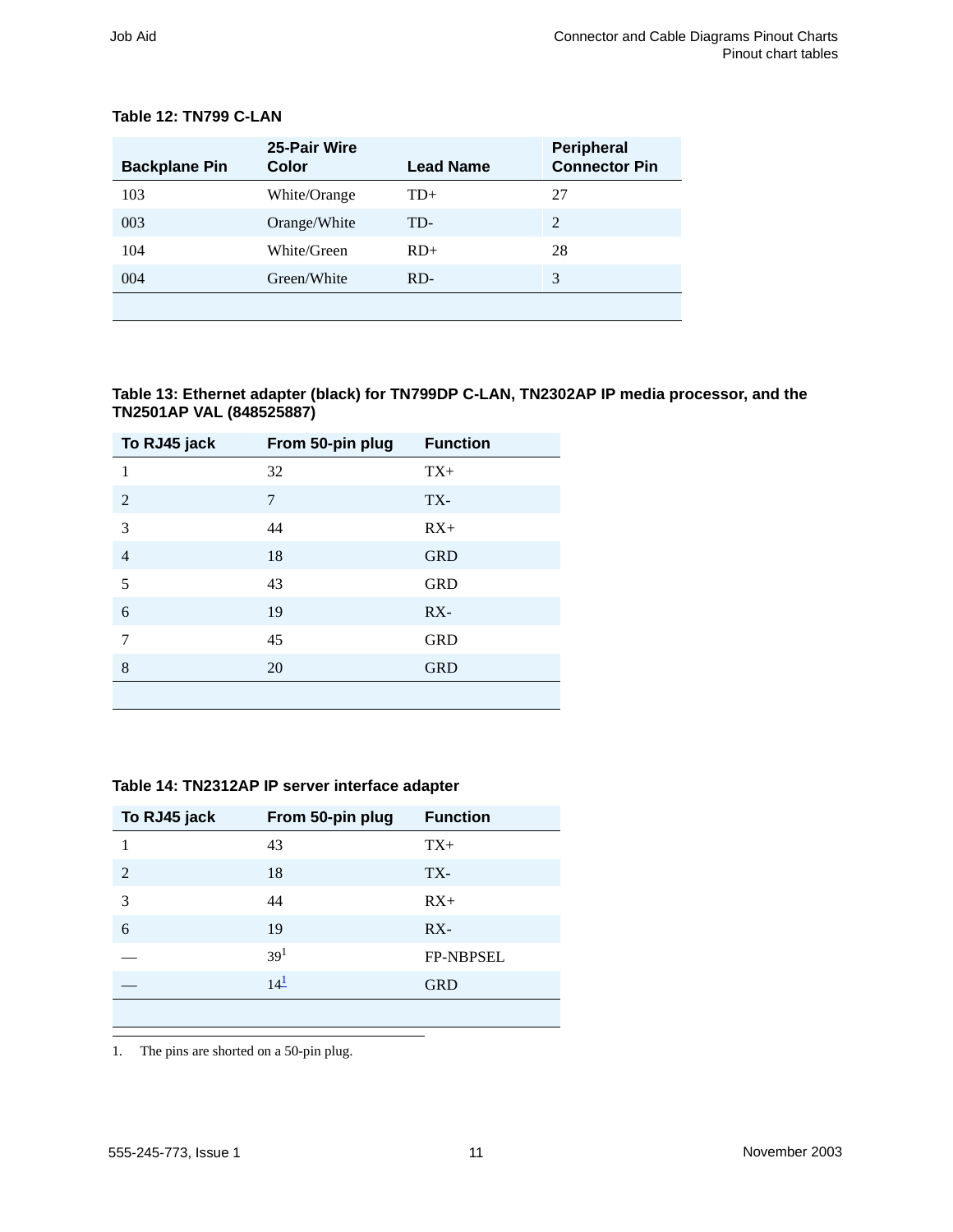| <b>Function</b>    | 50-pin<br>wire<br>color <sup>1</sup> | From 50-pin<br>plug (terminal<br>number) | To RJ45<br>jack | To DB9<br>connector<br>(terminal<br>number) | DB9 cable<br>color |
|--------------------|--------------------------------------|------------------------------------------|-----------------|---------------------------------------------|--------------------|
| $TX+$              | $Y-G$                                | 43                                       | 1               |                                             |                    |
| TX-                | $G-Y$                                | 18                                       | 2               |                                             |                    |
| $RX+$              | Y-BR                                 | 44                                       | 3               |                                             |                    |
| $RX -$             | BR-Y                                 | 19                                       | 6               |                                             |                    |
| FP-NBPSEL          | <b>BK-BR</b>                         | $39^{2}$                                 |                 |                                             |                    |
| <b>GRD</b>         | <b>BR-BK</b>                         | $14^{2}$                                 |                 |                                             |                    |
| XFER48             | BK-BL                                | 36                                       |                 | $\mathbf{1}$                                | BL-W               |
| <b>GRD</b>         | <b>BL-BK</b>                         | 11                                       |                 | 2                                           | W-BL               |
| Minor $(\sim AP2)$ | $R-BR$                               | 34                                       |                 | 3                                           | $O-W$              |
| <b>GRD</b>         | $V-S$                                | 50                                       |                 | 8                                           | $W-O$              |
| Major $(\sim API)$ | BR-R                                 | 9                                        |                 | 6                                           | BR-W               |
| <b>GRD</b>         | $S-V$                                | 25                                       |                 | $\overline{7}$                              | W-BR               |
| <b>EXTALMA</b>     | $R-O$                                | 32                                       |                 | $\overline{4}$                              | $G-W$              |
| <b>EXTALMB</b>     | $O-R$                                | 7                                        |                 | 5                                           | $W-G$              |

#### <span id="page-11-0"></span>**Table 15: TN2312BP IP server interface adapter (grey—700263502)**

1. The code on the left is for the color of the wire. The code on the right is for the color of the stripe on the wire. The codes and their corresponding colors are as follows: W— white, BL—blue, O—orange, BR—brown, S—slate (grey), R—red, BK—black, V—violet, Y—yellow, and G—green.

<span id="page-11-1"></span>2. The pins are shorted on a 50-pin plug.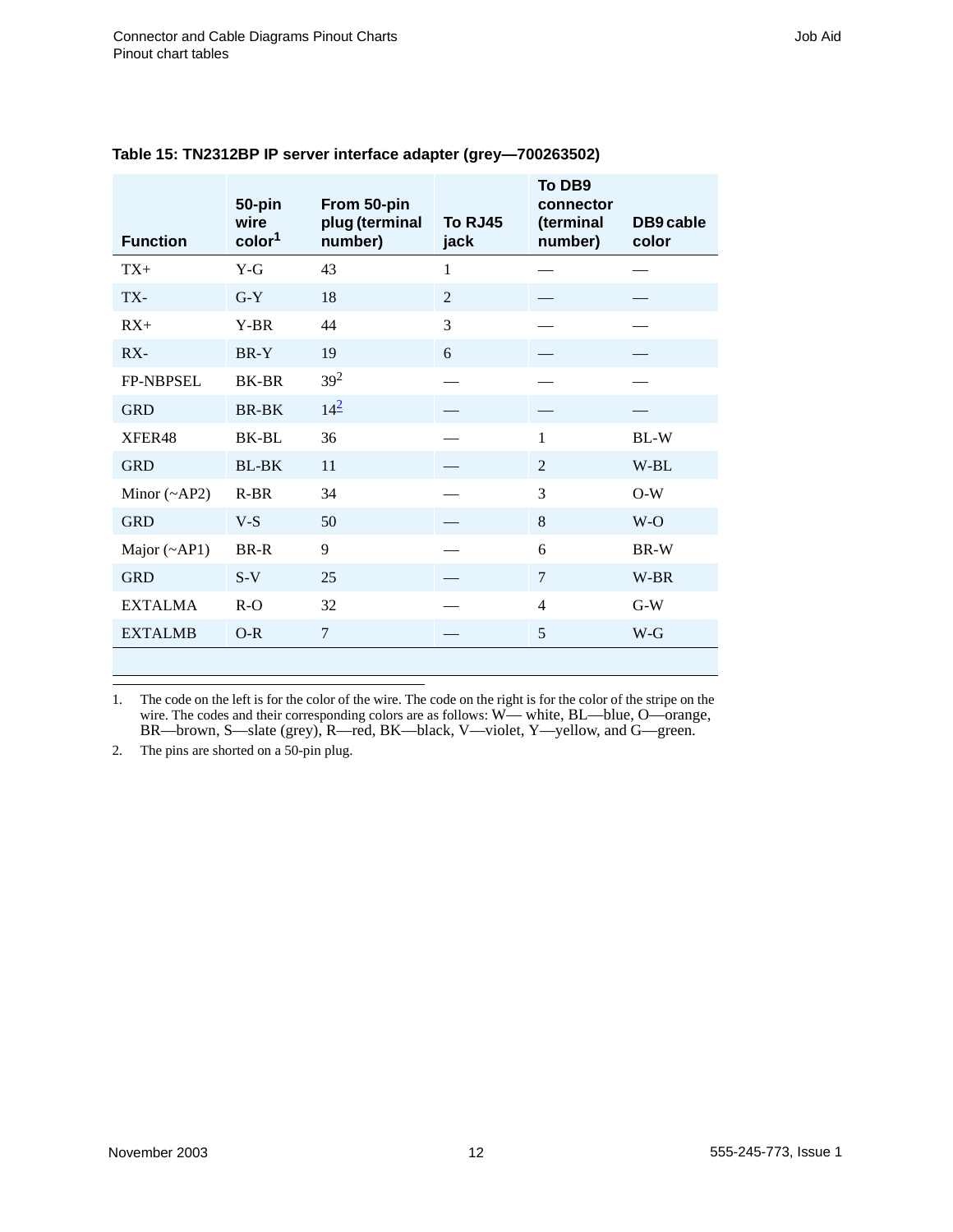| 4-wire S<br>interface<br>(8) | 2-wire U<br>linterface<br>(12) | ISDN-BRI  ISDN-BRI   Analog line,<br>CO, and DID<br>trunk 2-wire<br>(8) | Digital/analog<br>line 2-wire<br>(16) | Data/<br>digital<br>line<br>4-wire (8) | Digital/<br>analog line<br>2-wire (24) | <b>Hybrid</b><br>line(8) | <b>MET</b><br>line $(4)$ | <b>AUX</b><br>trunk<br>(4) |
|------------------------------|--------------------------------|-------------------------------------------------------------------------|---------------------------------------|----------------------------------------|----------------------------------------|--------------------------|--------------------------|----------------------------|
| <b>TN2185</b>                | <b>TN2198</b>                  | <b>TN411</b>                                                            | <b>TN448</b>                          | <b>TN413</b>                           | <b>TN793</b>                           | <b>TN762</b>             | <b>TN735</b>             | <b>TN417</b>               |
|                              |                                | <b>TN421</b>                                                            | <b>TN468</b>                          | <b>TN564</b>                           | <b>TN2214</b>                          |                          |                          | <b>TN763</b>               |
|                              |                                | <b>TN422</b>                                                            | <b>TN479</b>                          | <b>TN726</b>                           | <b>TN2224</b>                          |                          |                          |                            |
|                              |                                | <b>TN429</b>                                                            | <b>TN746</b>                          | <b>TN754</b>                           | <b>TN2793</b>                          |                          |                          |                            |
|                              |                                | <b>TN431</b>                                                            | <b>TN791</b>                          |                                        |                                        |                          |                          |                            |
|                              |                                | <b>TN432</b>                                                            | <b>TN2135</b>                         |                                        |                                        |                          |                          |                            |
|                              |                                | <b>TN436</b>                                                            | <b>TN2149</b>                         |                                        |                                        |                          |                          |                            |
|                              |                                | <b>TN438</b>                                                            | <b>TN2181</b>                         |                                        |                                        |                          |                          |                            |
|                              |                                | <b>TN447</b>                                                            | <b>TN2183</b>                         |                                        |                                        |                          |                          |                            |
|                              |                                | <b>TN459</b>                                                            | <b>TN2215</b>                         |                                        |                                        |                          |                          |                            |
|                              |                                | <b>TN465</b>                                                            |                                       |                                        |                                        |                          |                          |                            |
|                              |                                | <b>TN467</b>                                                            |                                       |                                        |                                        |                          |                          |                            |
|                              |                                | <b>TN742</b>                                                            |                                       |                                        |                                        |                          |                          |                            |
|                              |                                | <b>TN747</b>                                                            |                                       |                                        |                                        |                          |                          |                            |
|                              |                                | <b>TN753</b>                                                            |                                       |                                        |                                        |                          |                          |                            |
|                              |                                | <b>TN769</b>                                                            |                                       |                                        |                                        |                          |                          |                            |
|                              |                                | <b>TN797</b>                                                            |                                       |                                        |                                        |                          |                          |                            |
|                              |                                | <b>TN2138</b>                                                           |                                       |                                        |                                        |                          |                          |                            |
|                              |                                | <b>TN2139</b>                                                           |                                       |                                        |                                        |                          |                          |                            |
|                              |                                | <b>TN2146</b>                                                           |                                       |                                        |                                        |                          |                          |                            |
|                              |                                | <b>TN2147</b>                                                           |                                       |                                        |                                        |                          |                          |                            |
|                              |                                | <b>TN2148</b>                                                           |                                       |                                        |                                        |                          |                          |                            |
|                              |                                | <b>TN2308</b>                                                           |                                       |                                        |                                        |                          |                          |                            |
|                              |                                |                                                                         |                                       |                                        |                                        |                          |                          |                            |

#### <span id="page-12-1"></span>**Table 16: Circuit pack name cross-reference for [Table 4](#page-3-0)**

#### <span id="page-12-0"></span>**Table 17: Circuit pack name cross-reference for [Table 5](#page-4-0)**

| <b>CO</b> trunk<br>$3$ -wire $(4)$ | <b>Tie</b><br>trunk $(4)$ |               | <b>ISDN BRI line</b><br>DS1 trunk 4-wire (12) | 4 port<br><b>DIOD</b> |
|------------------------------------|---------------------------|---------------|-----------------------------------------------|-----------------------|
| <b>TN2199</b>                      | TN415                     | TN464         | TN556                                         | TN2184                |
|                                    | <b>TN434</b>              | <b>TN483</b>  |                                               |                       |
|                                    | <b>TN449</b>              | <b>TN722</b>  |                                               |                       |
|                                    | <b>TN458</b>              | <b>TN767</b>  |                                               |                       |
|                                    | <b>TN478</b>              | <b>TN2207</b> |                                               |                       |
|                                    | <b>TN760</b>              | <b>TN2313</b> |                                               |                       |
|                                    | TN2140                    | <b>TN2464</b> |                                               |                       |
|                                    | <b>TN2209</b>             |               |                                               |                       |
|                                    |                           |               |                                               |                       |